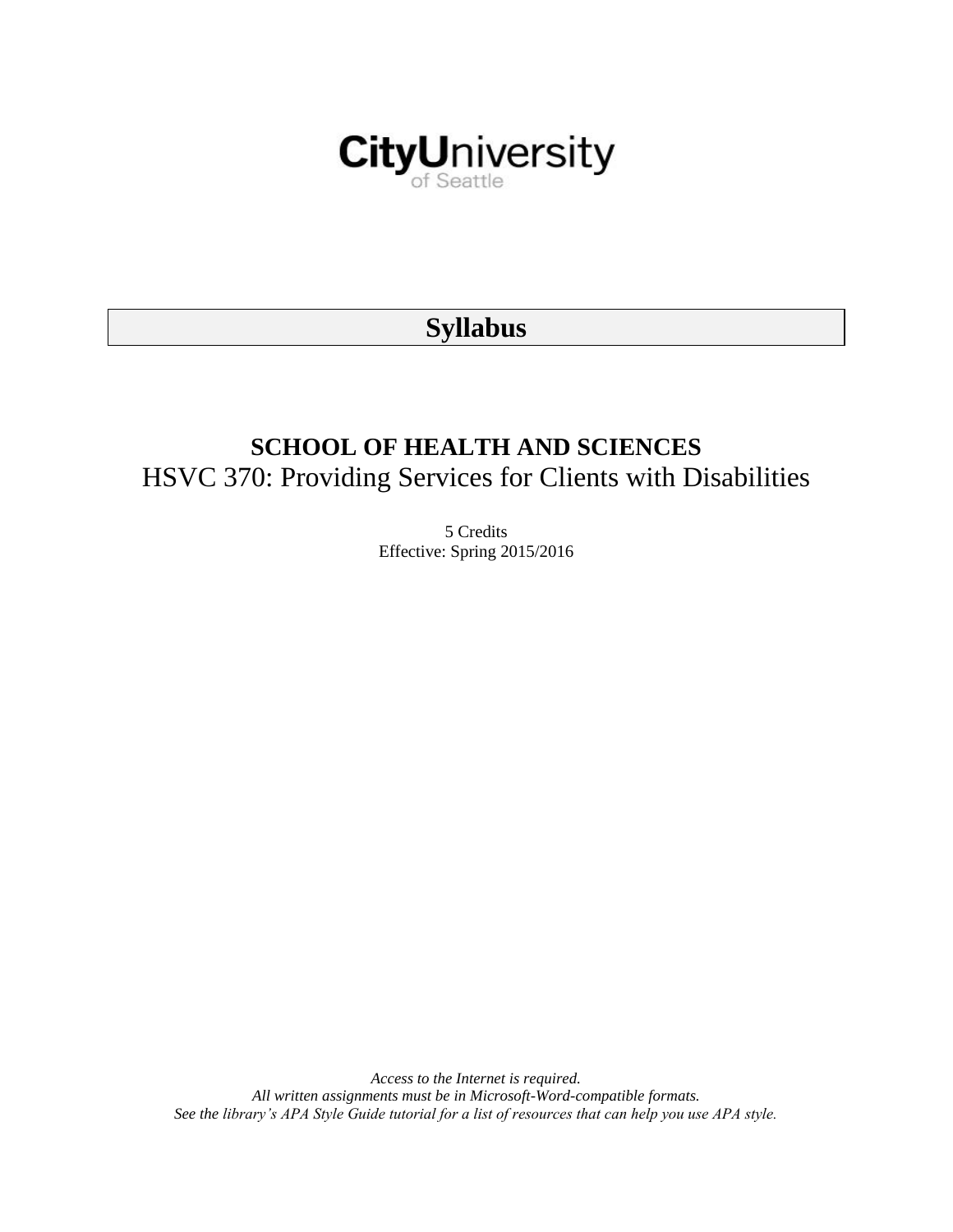# **FACULTY**

Faculty Name: FACULTY NAME

#### Contact Information: CONTACT INFORMATION

#### [INSTRUCTOR MAY INSERT PERSONAL MESSAGE IF DESIRED]

# **COURSE DESCRIPTION**

This course introduces students to human services practice with people with disabilities. This course will cover a brief review of disabilities and the disability rights movement and will provide an understanding of common issues that those with disabilities face. Students will learn how different perspectives and policies can impact those living with disabilities. The course will cover evidence-based practice in interventions and assessments for clients with disabilities.

# **COURSE RESOURCES**

Required and recommended resources to complete coursework and assignments are also found on the course [Reading List.](https://nam03.safelinks.protection.outlook.com/?url=https%3A%2F%2Fcityu.alma.exlibrisgroup.com%2Fleganto%2Flogin%3Fauth%3DSAML&data=04%7C01%7CMMara%40cityu.edu%7C70673ce0fe0144040eda08d87472e204%7Cb3fa96d9f5154662add763d854e39e63%7C1%7C0%7C637387384066198115%7CUnknown%7CTWFpbGZsb3d8eyJWIjoiMC4wLjAwMDAiLCJQIjoiV2luMzIiLCJBTiI6Ik1haWwiLCJXVCI6Mn0%3D%7C1000&sdata=JbwP%2Fm5Q%2BMgIUWa%2FXceos%2BoiLv0DX%2B%2FL%2BNGNMbX9P8E%3D&reserved=0) The reading list can be found under Course Information in Blackboard as well as from the library homepage.

Note: Required resources that must be purchased by the student are tagged "Purchase from a vendor of your choosing." Required resources with a direct link, "Available through CityU Library", are available at no cost to students.

Students in Canada will see required resources they need to purchase tagged "Purchase from the Canadian Bookstore." Students outside the U.S. and Canada should contact their advisor or textbook coordinator for additional information.

# **COURSE OUTCOMES**

In this course, learners:

- Design appropriate interventions to address the needs of persons with disabilities
- Analyze disability experience through the life cycle, emphasizing perspectives of people with disabilities and their support systems
- Describe different disability groups and the issues they face.
- Conduct a multidimensional comprehensive assessment relevant to persons with disabilities, their caregivers and support system
- Describe specific current disability policies and legislation including education, income support, anti-discrimination, housing, health care, and employment
- Identify and describe service settings and the roles performed by human services professionals as it relates to serving persons with disabilities
- Compare the strengths and weaknesses of different definitions and of major theoretical perspectives regarding disabilities

# **CORE CONCEPTS, KNOWLEDGE, AND SKILLS**

• Case management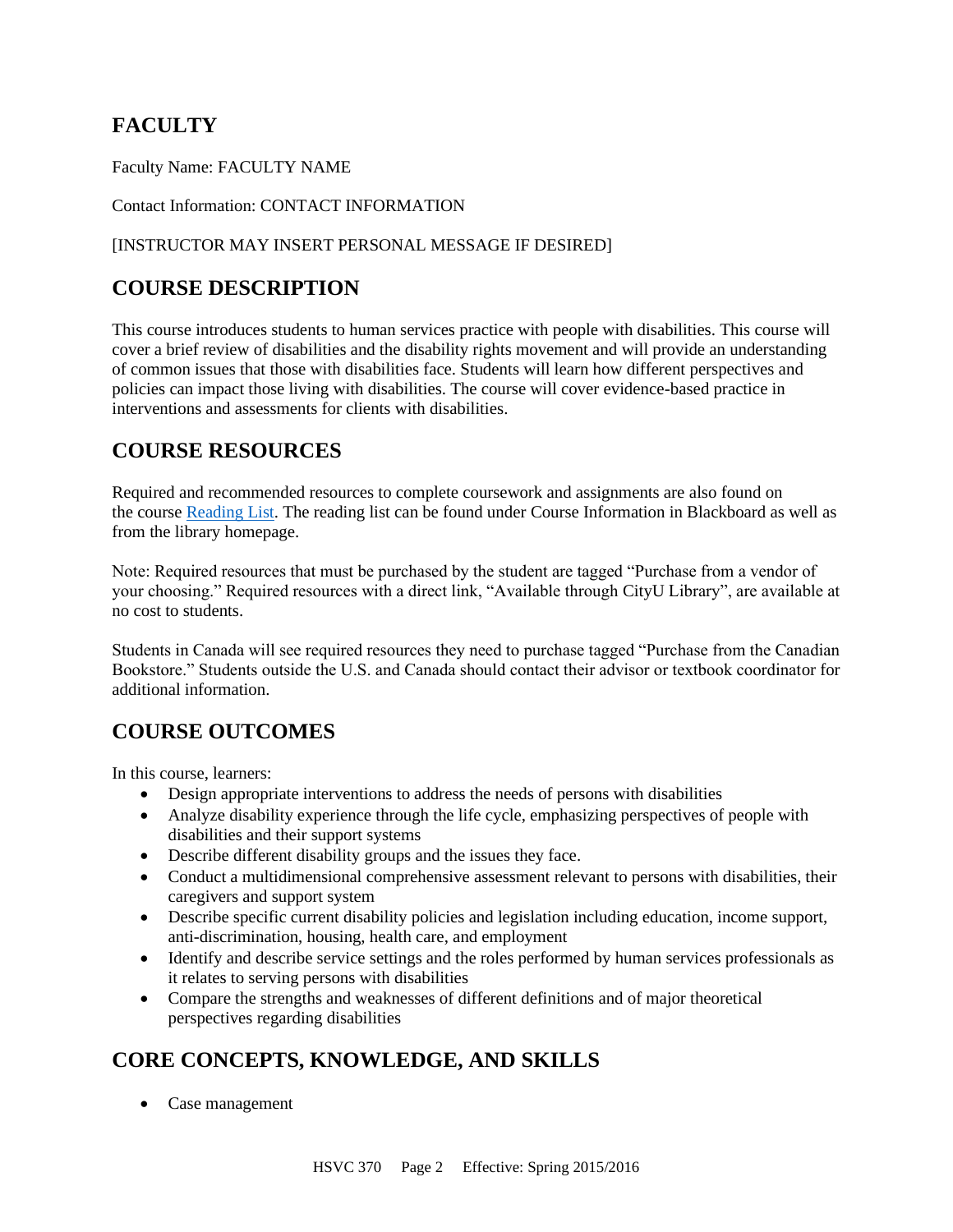- Definition of Disability
- Developmental theory in the context of disability
- Disability groupings and the issues they face
- Disability laws, social policy and civil rights
- Disability through the life cycle
- Models of assessment
- Roles of human services professionals in providing disability services
- The Independent Living Model
- The Strengths Approach

# **OVERVIEW OF COURSE GRADING**

The grades earned for the course will be derived using City University of Seattle's decimal grading system, based on the following:

| <b>Overview of Required Assignments</b> | % of Final Grade |
|-----------------------------------------|------------------|
| Course Activities & Discussion          | 25%              |
| Disability Topic Paper                  | 20%              |
| <b>Disability Topic Presentation</b>    | 20%              |
| Disability Assessment & Intervention    | 35%              |
| <b>TOTAL</b>                            | 100%             |

# **SPECIFICS OF COURSE ASSIGNMENTS**

The instructor will provide grading rubrics that will provide more detail as to how this assignment will be graded.

#### Course Activities & Discussion

Class participation through discussion activities is an integral part of this course. To provide a structure for balanced participation and allow the student to maximize the benefit of the discussion activities, students should follow these guidelines: 1) Post responses to discussion questions in the first three days of the school week (Monday through Wednesday in online classes; various days in mixed-mode classes). 2) Post at least three or more thoughtful and topic-relevant comments to responses made by classmates over at least three different days of the school week, ending on Sunday in online classes and various days in mixed-mode classes. 3) Respond to any questions that the instructor has regarding the original post by the end of the school week. Additionally, students are expected to attend and participate in all classroom sessions and course activities conducted during those sessions. Instructors will provide detailed grading criteria for in-class attendance and participation in classroom-based activities. The following is the grading criteria for online discussion board activities.

| <i>Components</i>            | % of Grade |
|------------------------------|------------|
| Timeliness                   | 15%        |
| <b>Quantity of Responses</b> | 15%        |
| <b>Quality of Responses</b>  | 70%        |
| <b>TOTAL</b>                 | 100%       |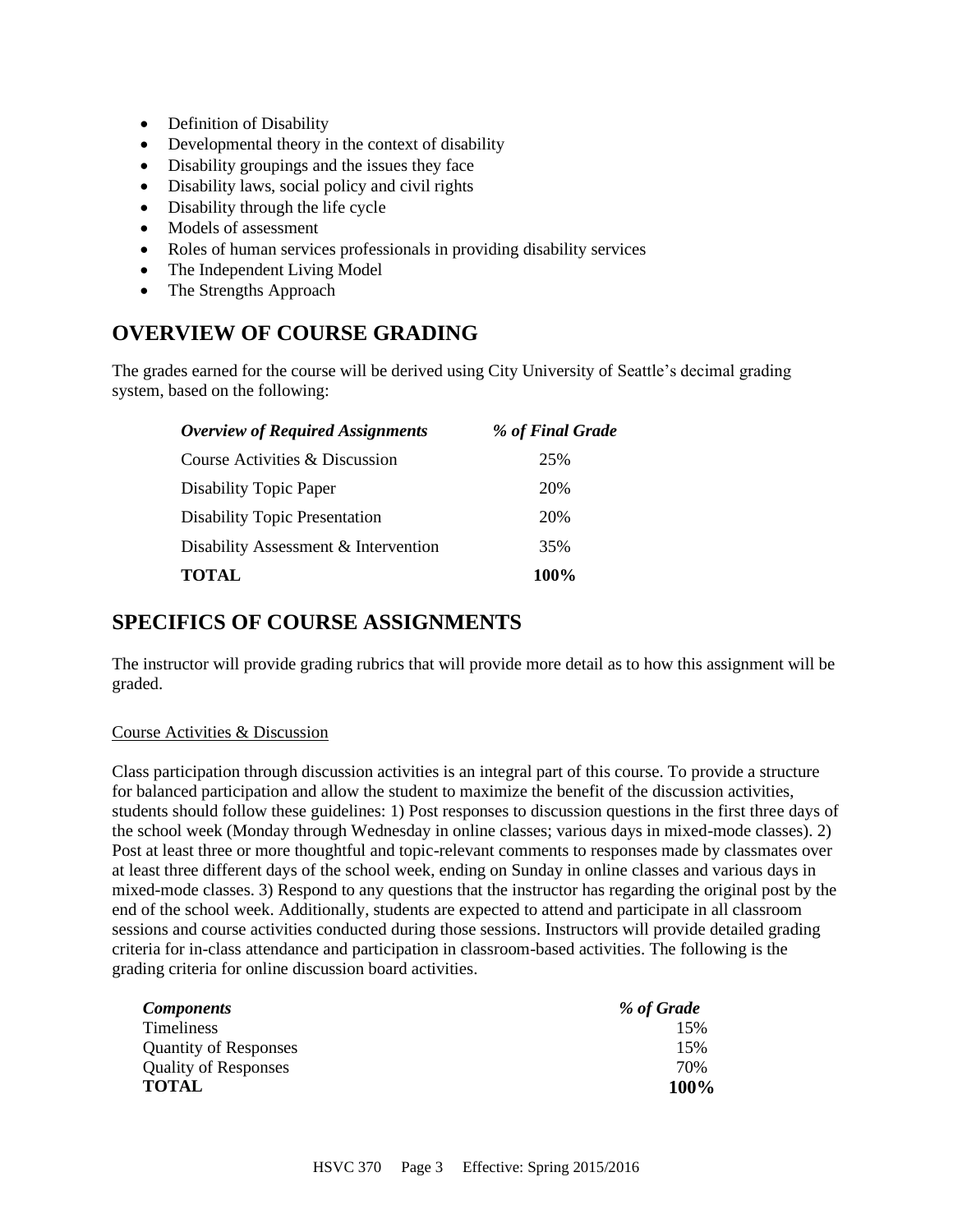#### Disability Topic Paper

Students will develop a 4-6 page paper on a disability topic of their choice.

Students will select a disability/body system that interests them and an issue connected to that chosen system. Students will examine the social ecological impacts of this type of disability on the clients, their support systems, the professionals working with these clients, and society as a whole. Students will use concepts and materials covered in the course to analyze the topic. Students will also select three articles from the professional literature related to their topic and incorporate those findings into their analysis.

This paper must meet APA requirements of format and style. Students must cite the sources of all ideas, facts, and information used that are not their own, even if they have put the information into their own words. Failure to do so is plagiarism, even if the oversight is unintentional.

| <b>Components</b>                         | % of Grade |
|-------------------------------------------|------------|
| DAS-U-Organization and coherence          | 20%        |
| <b>Style and Mechanics</b>                | 15%        |
| DAS-U-Evidence and support                | 30%        |
| DAS-U-Analysis and use of course concepts | 35%        |
| <b>TOTAL</b>                              | 100%       |

#### Disability Topic Presentation

Students will develop and present a 10-15 minute visual presentation (PowerPoint, Prezi, etc.) on a disability topic of their choice. They will develop the presentation in tandem with the Disability Topic Paper and will utilize feedback from the presentation to complete the paper. Students will select a disability/body system that interests them and an issue connected to that chosen system. Students will examine the social ecological impacts of this type of disability on the clients, their support systems, the professionals working with these clients, and society as a whole. Students will use concepts and materials covered in the course to analyze the topic. Students will also select three articles from the professional literature related to their topic and incorporate those findings into their analysis.

The assignment has the following components: 1) Visuals—5-10 PowerPoint slides. Half of the slides must be a photograph, graphic or other visual; more are encouraged. Public Speaking—Students will present their slides in class to the instructor and a small group of fellow students. Small groups will be assigned, and students will present their topic to the class via Blackboard's Collaborate system at a date and time scheduled by the instructor. Students will have about fifteen minutes to present their slides and lead a discussion, and a few minutes to hear feedback from the group related to the presentation. Students will submit their slides to the instructor via Blackboard following the presentation. This assignment aims to integrate key learning and insights from the course while providing practice in presentation skills. Being effective human services professionals includes the ability to communicate concisely, view oneself objectively, and respond to feedback.

| <b>Components</b>         | % of Grade |
|---------------------------|------------|
| <b>Oral Presentations</b> | 35%        |
| Visual Design             | 25%        |
| Apply course concepts     | 40%        |
| <b>TOTAL</b>              | 100%       |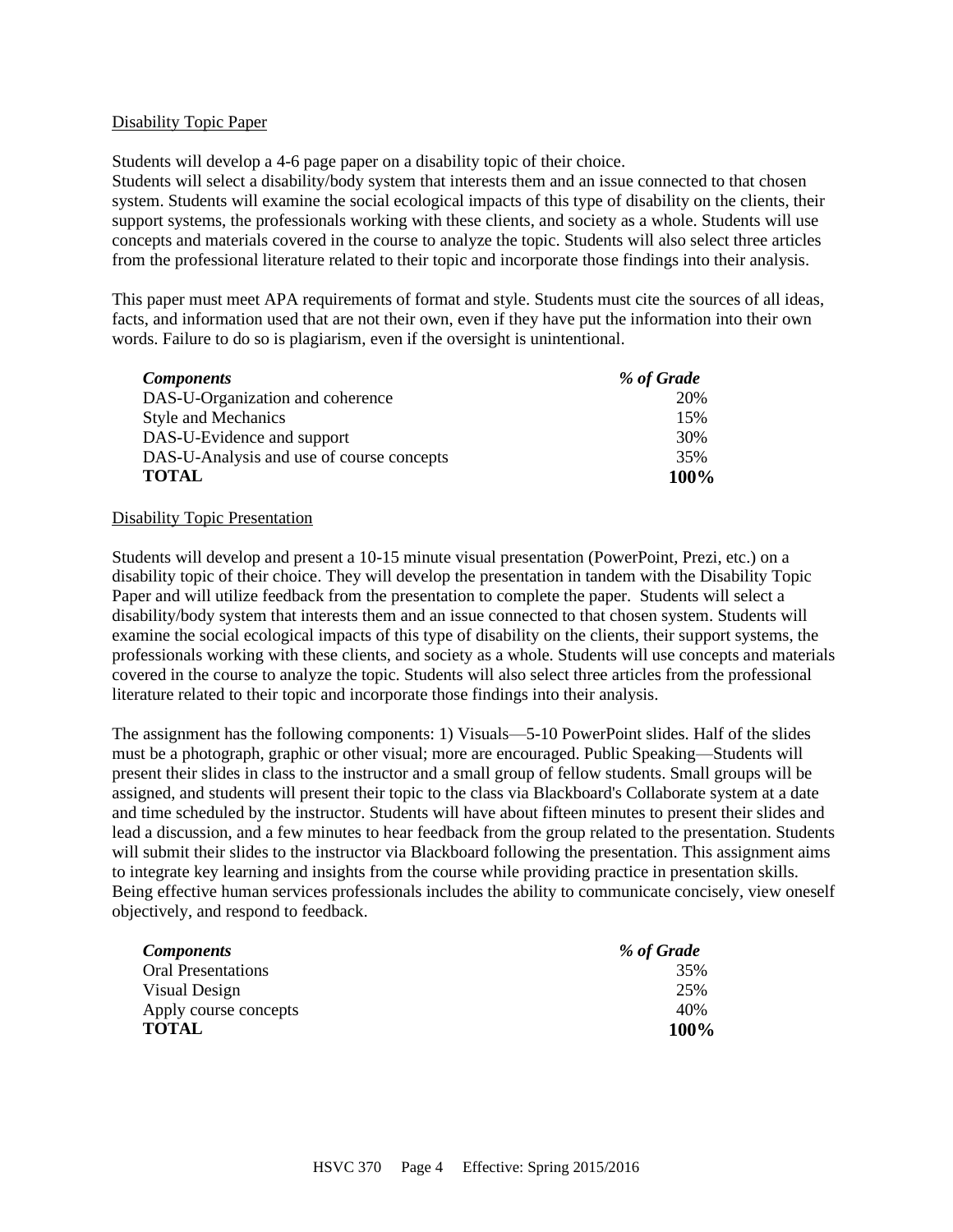#### Disability Assessment & Intervention

Students will complete a 7-9 page mock assessment and treatment plan for a client with disabilities based on the case example provided in the film "Temple Grandin". The film tells the story of Temple Grandin, an autistic woman who overcame the limitations imposed on her by her condition to become a Ph.D. and expert in the field of animal husbandry. It is available through the CityU library portal.

Students will follow the assessment framework found in Chapter 13, Figure 13.1 of the text [Mackelprang, RW (2015). Disability: A Disability Model Approach in Human Services Practice] to conduct the mock assessment and develop a treatment plan. Students will demonstrate their understanding of the social model of assessment based on the social-ecologic model of human development, with its origins in strengths-based practice. The student will identify the various layers of the social model of assessment, including biosocial, psychosocial and social structure domains, and also address spiritual aspects and identify any barriers the client faces to accessing services. Students will develop an intervention plan to address at least two goals. Students will identify resources/referrals in their own community that could meet the needs of the client. Identify the need each resource is intended to address. Provide the name of the agency, types of services provided, contact information (including website, if possible), and method of service delivery. Explain how the intervention addresses the client and family's cultural background. In their papers, students should combine their own thoughtful analysis with ideas and information found in the resources cited. Therefore, as in any scholarly writing, students should not merely copy information from another author, but use evidence to support the contentions they have drawn from their findings and critically analyze related literature - this paper has to be an analytical paper, not a summary of readings. This paper must meet APA requirements of format and style. Students must cite the sources of all ideas, facts, and information used that are not their own, even if they have put the information into their own words. Failure to do so is plagiarism, even if the oversight is unintentional.

| <b>Components</b>                         | % of Grade |
|-------------------------------------------|------------|
| DAS-U-Organization and coherence          | 15%        |
| <b>Style and Mechanics</b>                | 15%        |
| DAS-U-Analysis and use of course concepts | 20%        |
| Assess client needs                       | 25%        |
| Develop an evidence-based treatment plan  | 25%        |
| <b>TOTAL</b>                              | 100%       |

## **COURSE POLICIES**

**Late Assignments**- Per Division of Arts and Sciences policy, undergraduate students are required to submit all assignments by the due dates stated in the syllabus. A late assignment is one that is submitted after the due date and time or after any extension has expired.

If circumstances prevent a student from meeting the due date, the student is obliged to contact the instructor and request an extension at least 48 hours prior to the date the assignment is due. Emergency situations will be considered on a case-by-case basis. Being busy, pressured with outside work, or having competing academic commitments are not valid reasons to grant extensions.

A student who receives an extension in advance of the due date and abides by the agreement with the instructor is not subject to late penalties.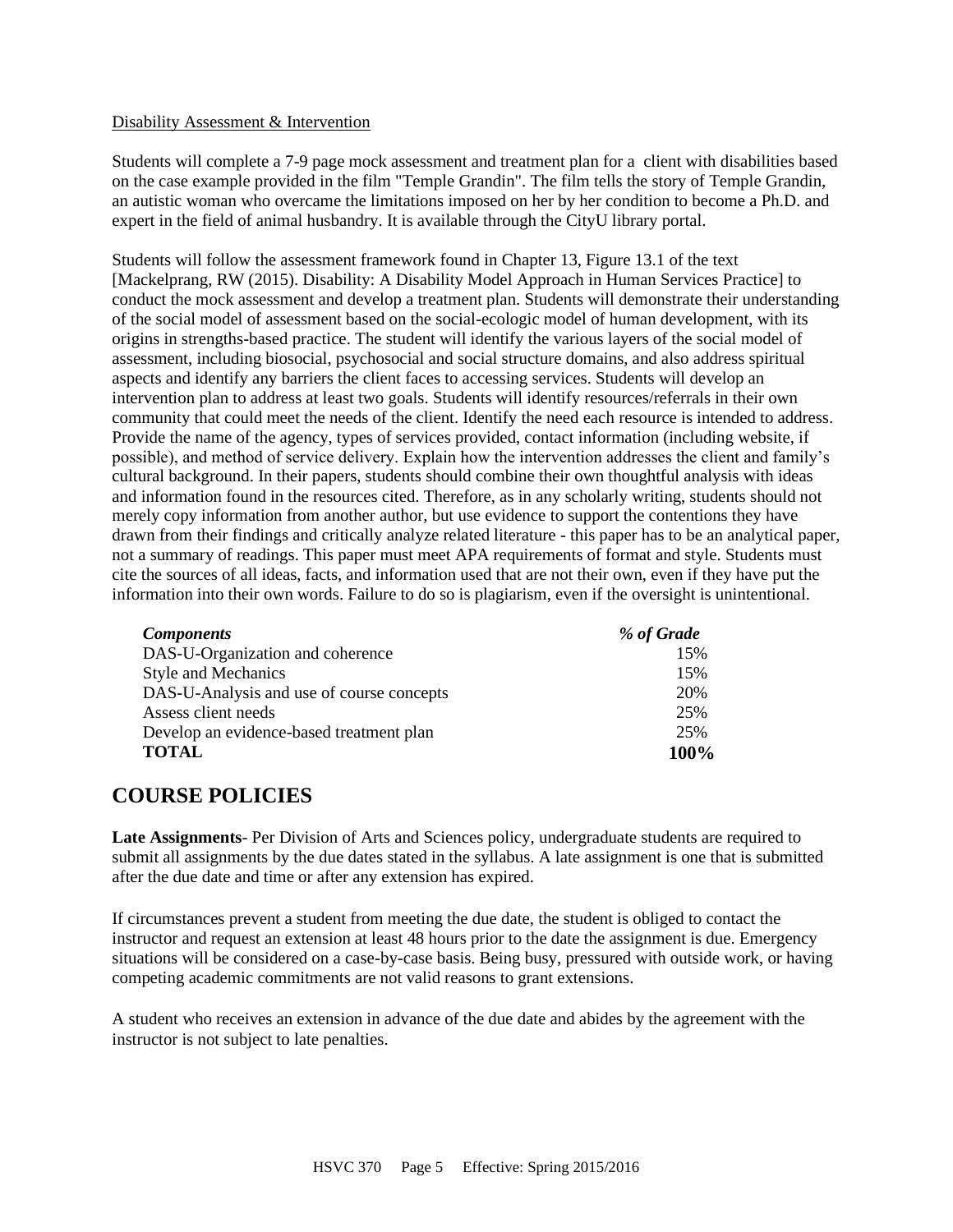Without prior arrangement with the instructor, students who submit assignments late will receive a 15 percent deduction in grade each day or part of the day that the assignment is late. For example, if the assignment is submitted two days late, 30 percent of the grade will be deducted.

Coursework received after one week (seven days) will not be graded and will receive a zero grade.

**Participation -** Undergraduate online and mixed-mode classes are required to use the Blackboard Discussion Board online. Participation through discussion to exchange knowledge, ideas, and thoughts is an integral, mandatory part of this course. Participation on the Discussion Board – the virtual classroom – enhances the student's learning process and experience in this course, and lack of participation will result in a reduction in grade (see grading rubric).

Participation is active engagement in discussions in the form of sharing new ideas, examples and resources, as well as constructive disagreement and incorporation of course materials and concepts in comments. This requires frequent monitoring of the Discussion Board, timely responses, integration of course material and other sources, and ongoing conversations that extend, modify, and add to understanding, creating a vibrant learning community.

The following guidelines apply to all DAS undergraduate online and mixed-mode classes: 1. For fully online courses, students are expected to spend one hour per credit hour per week participating in online activities (for example, for a 5-credit course, the student would spend 5 hours per week on the Discussion Board). It is expected that students access their Blackboard course shell, including the Discussion Board, a minimum of 3 days per week.

For mixed-mode courses, students are expected to spend the allotted online hours participating in online activities (for example, for a 5-credit mixed-mode course where 3 hours are spent face-to-face in a classroom, students would spend 2 hours per week on the Discussion Board).

2. The instructor will provide 2 or more discussion board questions/assignments by early Monday each week (normally 2 or 3 per week for fully online classes, and one or more for mixed-mode classes). Students must post their initial comments to each discussion board question/assignment no later than midnight Wednesday.

3. For each discussion question/assignment, a minimum of 2 thoughtful and topic-relevant responses to classmates' comments per discussion question are required no later than midnight Sunday. Explain why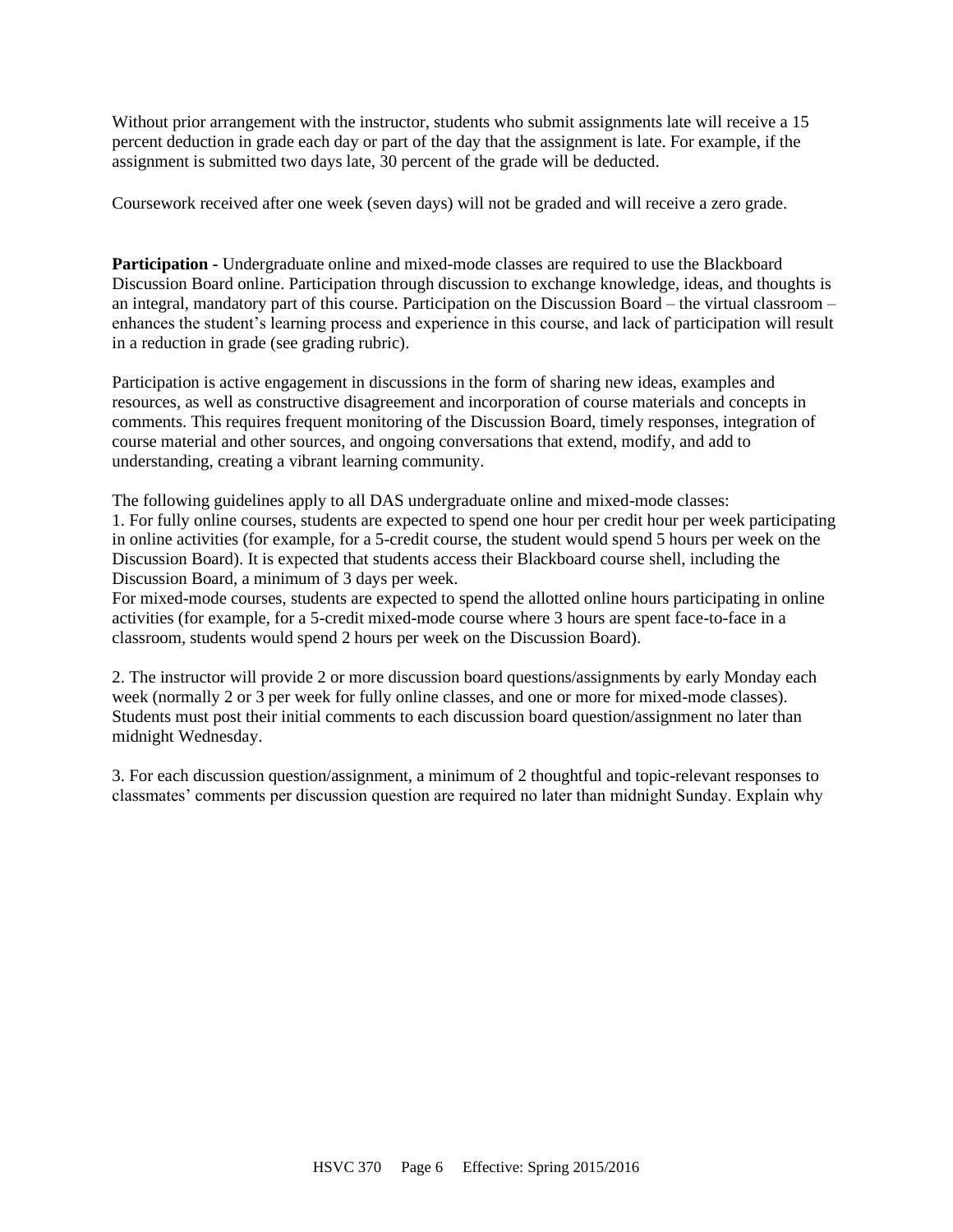you agree or disagree, ask questions, add to or modify ideas, and respectfully find strengths and weaknesses in classmates' ideas.

4. In order to encourage discussion, it is expected that students will participate throughout the week rather than waiting until Sunday to post all responses.

5. Each post should be at least one well-developed paragraph (no less than 10 sentences in length). "Good post" or similar responses are not considered contributions to class discussions and will not count toward posting requirements.

6. In addition to making at least 2 responses to classmates' comments per discussion question/assignment, students must respond to all questions posed by instructor to their initial discussion comments.

7. All posts must have correct grammar, spelling, punctuation, and APA style.

8. Students are expected to act professionally, avoiding personal attacks, questionable language, and offtopic comments.

#### **Professional Writing**

Assignments require error-free writing that uses standard English conventions and logical flow of organization to address topics clearly, completely, and concisely. CityU requires the use of APA style.

### **UNIVERSITY POLICIES**

You are responsible for understanding and adhering to all of City University of Seattle's academic policies. The most current versions of these policies can be found in the [University](https://www.cityu.edu/catalog/)  [Catalog](https://www.cityu.edu/catalog/) that is linked from the CityU Web site.

#### **Non-Discrimination & Prohibition of Sexual Misconduct**

City University of Seattle adheres to all federal, state, and local civil rights laws prohibiting discrimination in employment and education. The University is committed to ensuring that the education environment is bounded by standards of mutual respect and safety and is free from discriminatory practices.

In the U.S., the University is required by Title IX of the Education Amendments of 1972 to ensure that all of its education programs and activities do not discriminate on the basis of sex/gender. Sex include sex, sex stereotypes, gender identity, gender expression, sexual orientation, and pregnancy or parenting status. Sexual harassment, sexual assault, dating and domestic violence, and stalking are forms of sex discrimination, which are prohibited under Title IX and by City University of Seattle policy. City University of Seattle also prohibits retaliation against any person opposing discrimination or participating in any discrimination investigation or complaint process internal or external to the institution. Questions regarding Title IX, including its application and/or concerns about noncompliance, should be directed to the Title IX Coordinator. For a complete copy of the policy or for more information, visit <https://my.cityu.edu/titleix> or contact the Title IX Coordinator.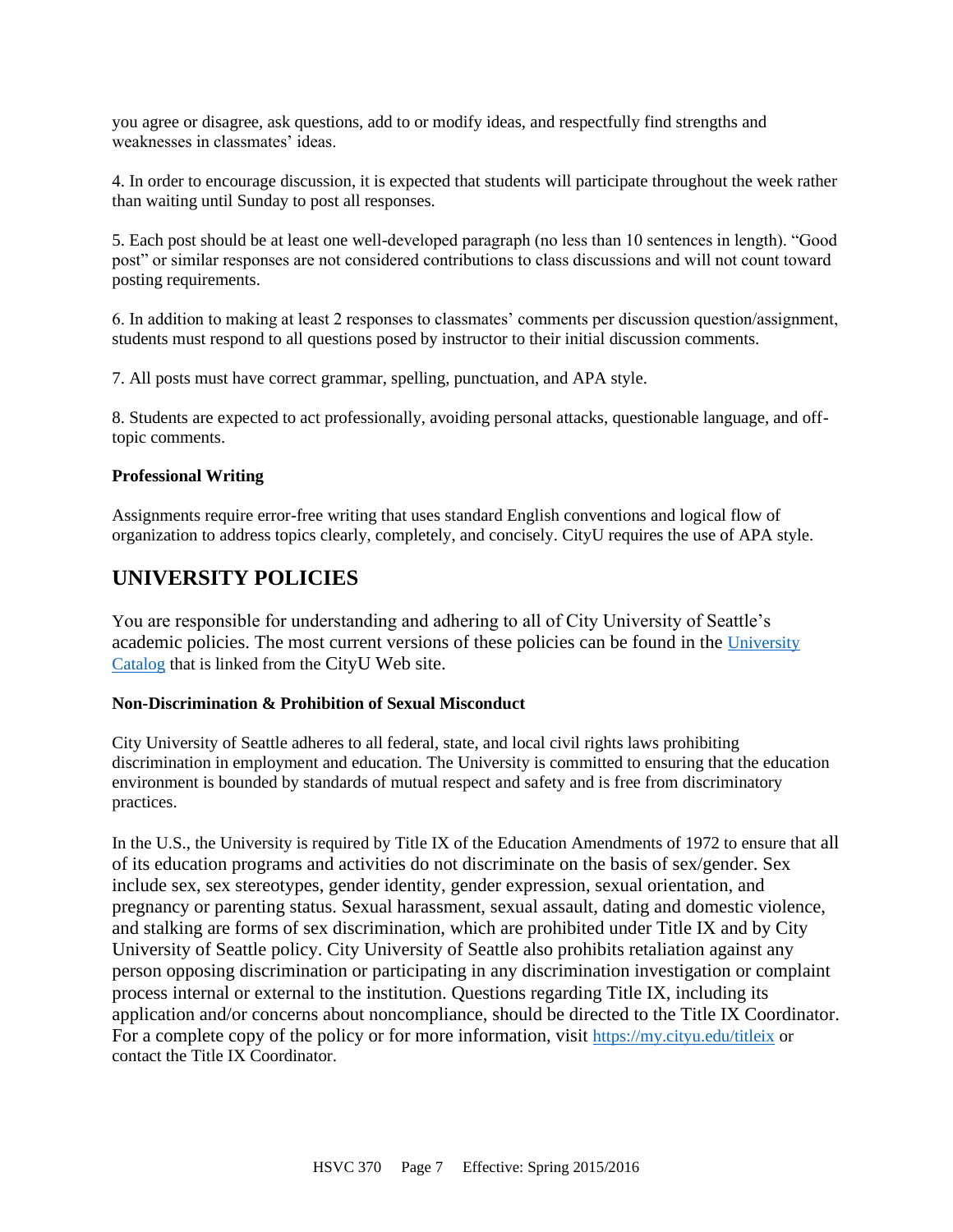In Canada, in compliance with the British Columbia Human Rights Code, the Alberta Human Rights Act, WorksafeBC, and the Workers' Compensation Board of Alberta, the University believes that its environment should at all times be supportive and respectful of the dignity and self-esteem of individuals. Discrimination, harassment and bullying conduct, whether through person to person behaviour or via electronic communications such as email or social media is not acceptable and will not be tolerated. As an educational institution, it is our responsibility to cultivate an environment of excellence, equity, mutual respect and to recognize the value and potential of every individual. The University will take all necessary steps to meet or exceed the requirements of the law to prevent discrimination, harassment and bullying. The Respectful Workplace Policy for the prevention of discrimination, harassment and bullying policy and procedure can be found at <https://www.cityu.edu/discover-cityu/about-cityu/> under the Policies section or at <https://www.cityuniversity.ca/about/>.

#### **Religious Accommodations**

City University of Seattle has a policy for accommodation of student absences or significant hardship due to reasons of faith or conscience, or for organized religious activities. The University's policy, including more information about how to request an accommodation, is available in the University Catalog and on the my.cityu.edu student portal. Accommodations must be requested by the 20% mark of this course (e.g. day 14 of a ten-week course, day 7 of a 5-week course) using the Religious Accommodations Request Form found on the student dashboard in the my.cityu.edu student portal.

#### **Academic Integrity**

Academic integrity in students requires the pursuit of scholarly activity that is free from fraud, deception and unauthorized collaboration with other individuals. Students are responsible for understanding CityU's policy on academic integrity and adhering to its standards in meeting all course requirements. A complete copy of this policy can be found in the University Catalog in the section titled [Academic Integrity Policy](https://www.cityu.edu/catalog/;) under Student Rights & Responsibilities.

#### **Attendance**

Students taking courses in any format at the University are expected to be diligent in their studies and to attend class regularly. Regular class attendance is important in achieving learning outcomes in the course and may be a valid consideration in determining the final grade. For classes where a physical presence is required, a student has attended if they are present at any time during the class session. For online classes, a student has attended if they have posted or submitted an assignment. A complete copy of this policy can be found in the [University Catalog](https://www.cityu.edu/catalog/;) in the section titled Attendance under Student Rights & Responsibilities.

#### **Final Assignments Due Date**

Final assignments for each class at CityU must be due on or before the final date of the course as indicated in the university's course information system. Due dates that extend beyond the final date of the course may negatively impact tuition funding for students.

### **SUPPORT SERVICES**

#### **Disability Services Accommodations Statement**

Students with documented disability who wish to request academic accommodations are encouraged to contact Disability Support Services to discuss accommodation requests and eligibility requirements.